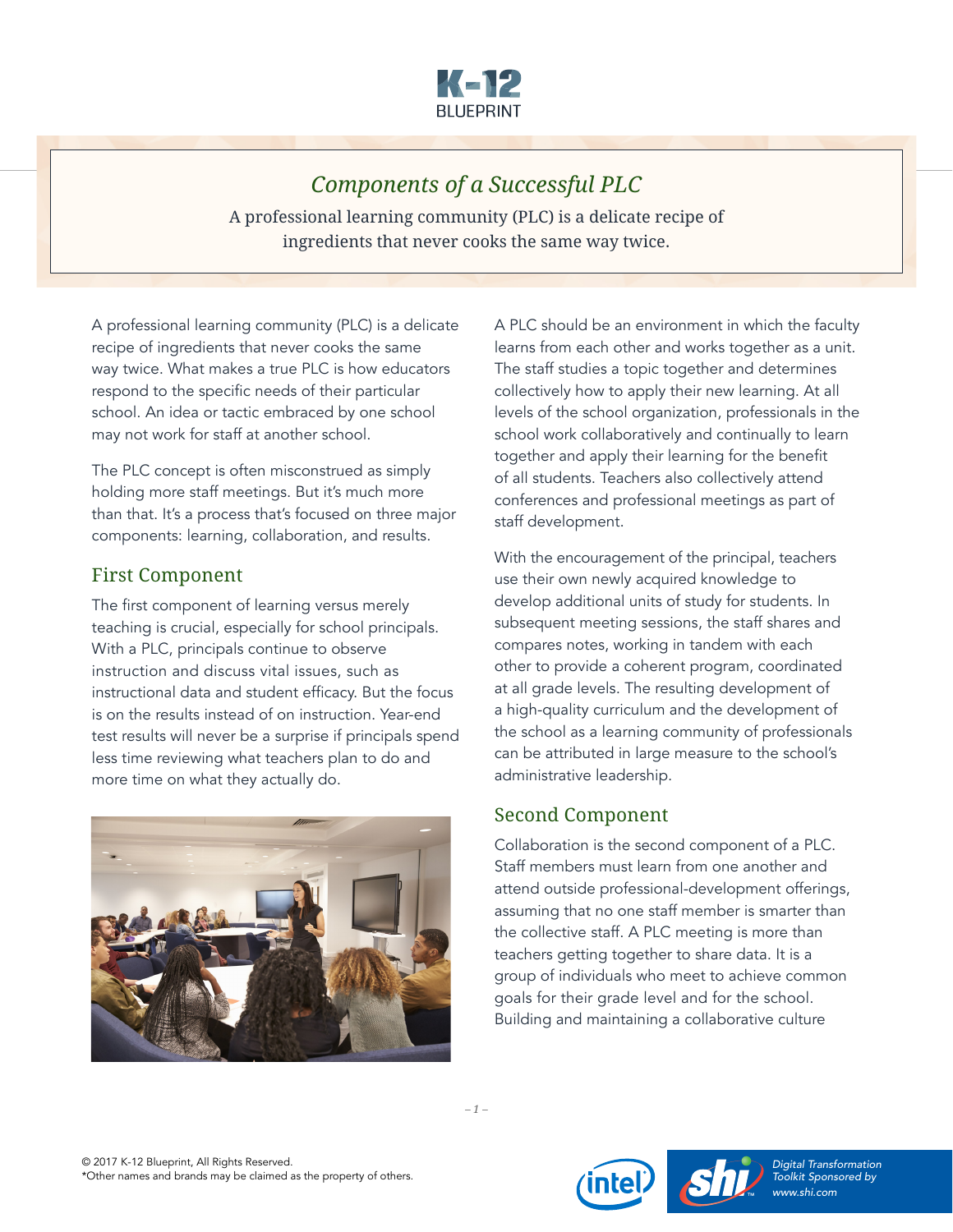is one of the most difficult aspects of a PLC. Yet the school-wide collaboration that comes with it is truly magical, with staff becoming champions of the school's mission. Sharing their classroom practice provides the opportunity for members to give and receive feedback, contributing to their learning and development.

Decision-making structures and meetings are primary means of communication. The minutes of each formalized meeting should be printed and distributed to all teachers. Therefore, even if teachers do not attend a particular meeting, they have access to what happened there. In addition, the principal should make announcements each morning over the public-address system, some intended for teachers and others for students. The administrators can also communicate through notes put into teachers' boxes.

Teachers visit each other's classrooms to learn from each other and to provide useful feedback. Such open and trusting practice contributes to individual and community improvement. In an environment of this kind, teachers can share both their successes and their failures and may be more comfortable in debate, disagreement, and discussion.

When implementing a new curriculum, collaboration among the faculty increases dramatically for several reasons. First, if no one is familiar with the curriculum, everyone needs to learn and master the new material. Second, if the curriculum is organized sequentially, teachers must link their work with what is being taught at other grade levels. Third, teachers must work together on the design of instructional units.

The principal can help develop various structures designed to enable faculty to share, such as optional monthly "concern" meetings that provide opportunities for open discussions of issues or concern to the teachers. Decision-making bodies that meet on a regular basis should also be established, as well as activities that foster cooperation and collaboration among the faculty.

Shared decision-making begins at the campus level and is instituted by the instructional leadership team, and can spread through the training of staff from across the district in the knowledge and skills deemed necessary for serving on such a team in each school.

## Third Component

This dedication to results is the final component of a successful PLC. Instead of merely sharing data, educators and administrators actively respond to data. This requires ongoing assessment of programs and initiatives in the school, and common formative assessments are vital. Teachers meet weekly to share status reports of their common assessments. During these sharing sessions, the focus is not necessarily on the teacher whose performance indicators are low but on creating an atmosphere where the success of others can be shared and replicated. Principals in PLC schools have the courage to deal with hard numbers regarding student performance and respond to this data.



A ladder of decision making can be used a means for determining the focus of staff development for the school year. Grade-level meetings and priorities can be determined. Subsequently, the entire faculty can convene to discuss and decide on the staff development program, with the staff's voice carried "upward" on the ladder by the established system. The process culminates in a school-wide meeting to make the final decision.